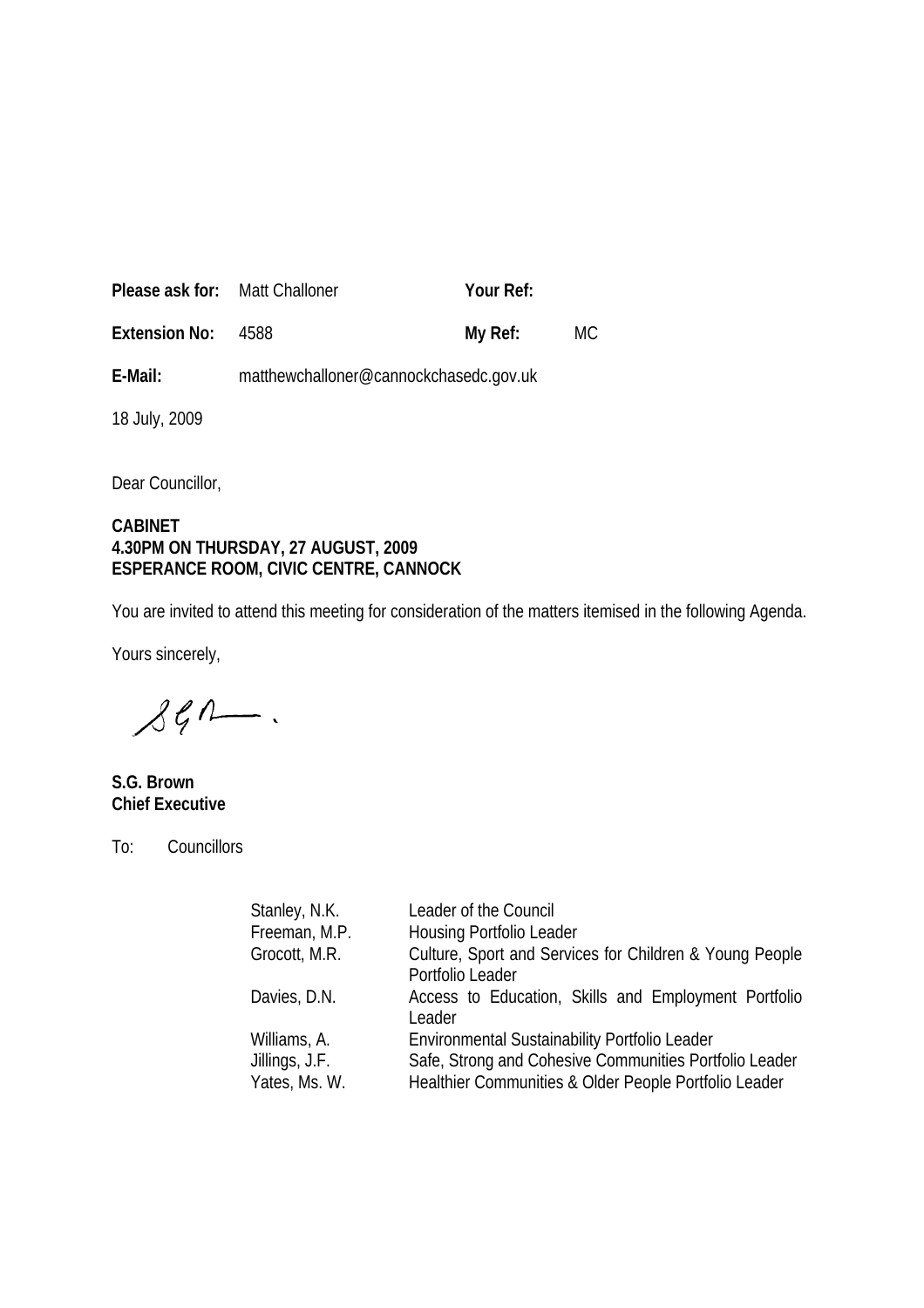# **A G E N D A**

# **PART 1**

## **1. Apologies**

### **2. Declarations of Interests of Members in Contracts and Other Matters and Restriction on Voting by Members**

To declare any personal or prejudicial interests in accordance with the Code of Conduct and any possible contraventions under Section 106 of the Local Government Finance Act 1992.

Under the Code of Conduct, if you declare a personal interest, you may remain in the meeting, take part in the debate and vote. If you declare a personal and prejudicial interest, you must withdraw from the meeting and not take any part in the debate.

### **3. Minutes**

To approve the Minutes of the meeting held on 23 July 2009 (Enclosed)

### **4. Forward Plan**

Forward Plan of Decisions: August – December, 2009 (Enclosure 4.1 – 4.5)

### **5. Part 1 Minutes of Policy Development Committees**

To determine recommendations and matters referred to the Cabinet for specific determination and receive for information details of decisions in relation to the Part 1 Minutes of the following Policy Development Committees:

- (i) Housing Policy Development Committee 30 June 2009
- (ii) Healthier Communities & Older People Policy Development Committee 22 July 2009

### **6. Performance and Finance Report**

Cabinet are asked to note a report for submission to Scrutiny Committee on 7 September 2009.

Report of the Chief Executive (Enclosure 6.1 – 6.11)

### **7. Cost Effecting Methods of Consulting with the Public**

Cabinet is requested to consider the following recommendation referred from the Scrutiny Committee held on 13 July, 2009:

"That Cabinet be recommended to approve the utilisation of the Citizens Panel as the most cost effective way of communicating with the public, which would include conducting additional postal and telephone surveys with the Panel and focus groups."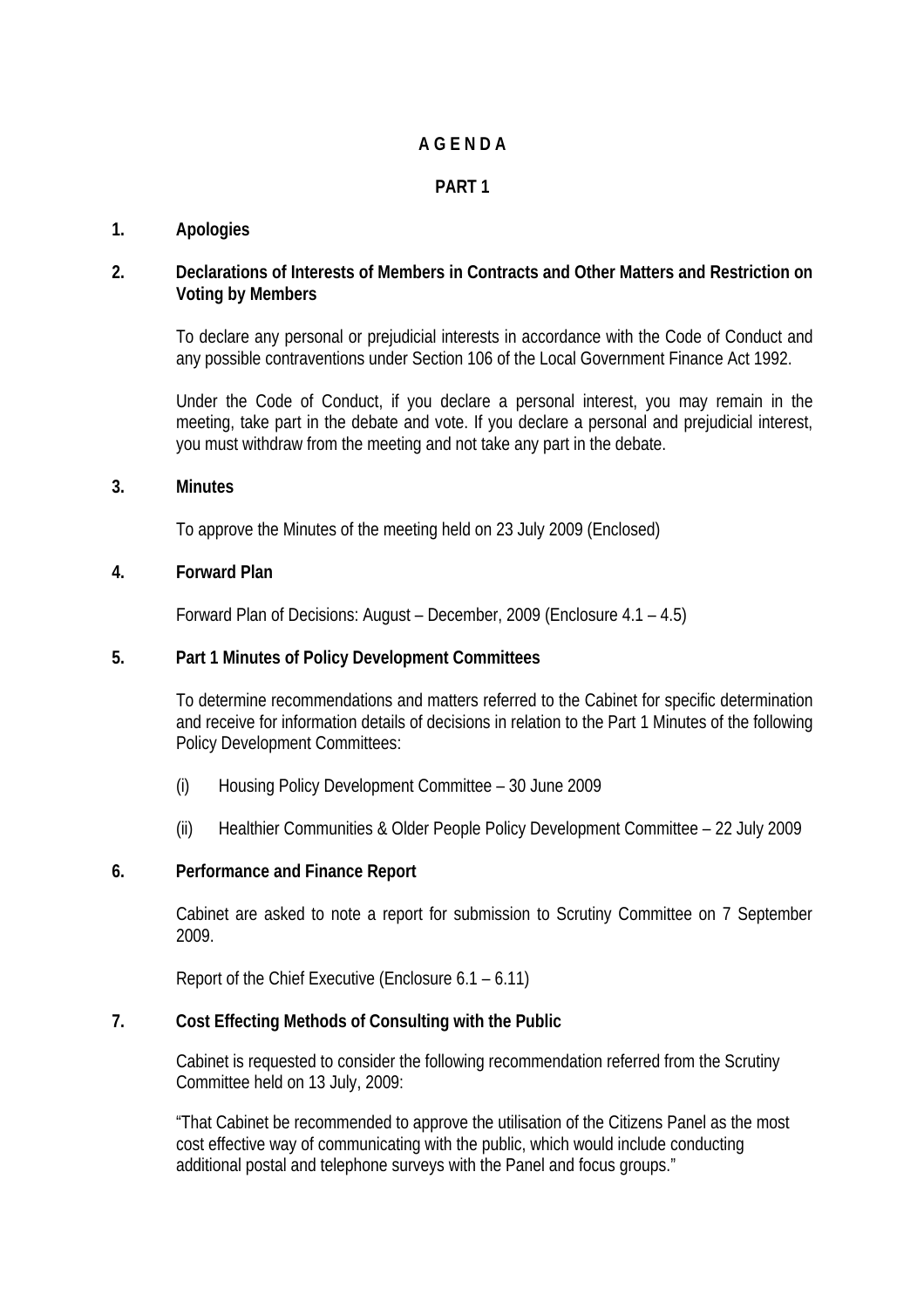(A copy of the report considered by the Scrutiny Committee is at Enclosure 7.1 – 7.6).

# **8. Activities for Teenagers Fundamental Service Review – Final Report**

Cabinet is requested to consider the following recommendation referred from the Scrutiny Committee held on 13 July, 2009:

"That Cabinet be recommended to:

- (A) Support the Positive Activities For Young People Project by ensuring that any services involved with providing facilities or activities for young people submit information to enable the County wide website to be developed.
- (B) Make appropriate resources available through the Delivering Change process to enable the Council's PR& Marketing team to work with young people to develop imaginative, accessible and attractive webpage(s) for young people on its own website. This should provide links to the County wide website and other information and advice sites that are of interest to young people.
- (C) Request the Children's Trust Board to: -

Co-ordinate an area based approach to address the key findings in this report, by:-

- (i) engaging with all relevant partners responsible for the delivery of positive activities for teenagers and young people,
- (ii) in the medium term and in conjunction with the Crime and Reduction Partnership, explore with partners, the options available and resources required (human and financial) for identifying the correlation between those activities and reductions in anti-social behaviour or the levels of crime committed by young people,
- (iii) developing activities that are accessible, reliable and relevant to young people by consulting with them when planning and designing new activities or events (consideration should also be given to mobile provision and taking activities into local areas),
- (iv) agreeing with partners a standard approach by which to monitor and evaluate activities so that evidence based judgments (around cost, performance, effectiveness and whether the activities meet the needs and demands of young people) can be made when considering new or repeat activities and projects,
- (v) establishing with partners and Members adequate funding for projects and schemes so as to provide some certainty and reliability around activities and events designed to reduce anti-social behaviour,
- (vi) developing with partners effective and relevant ways of telling young people about activities and events in their area, including:-
	- (a) co-ordinating the development of the Positive Activities for Young Peoples web-site,